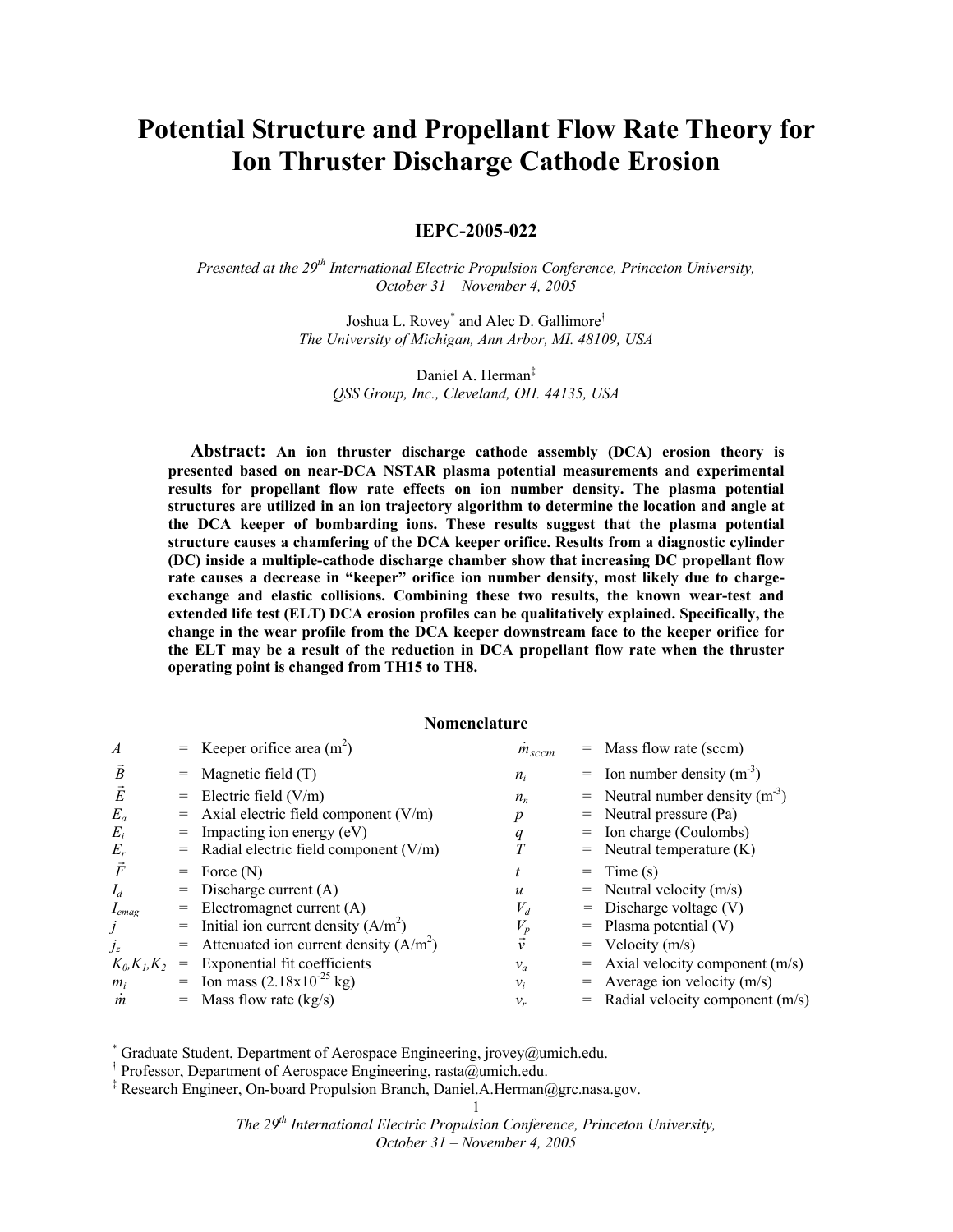|          | $=$ Spatial location (m)         |               | $=$ Attenuation path length (m)        |
|----------|----------------------------------|---------------|----------------------------------------|
| $x_a$    | $=$ Axial location (m)           | $\Lambda$ CEX | $=$ Charge-exchange mean free path (m) |
| $\chi_r$ | $=$ Radial location (m)          | $S_{ce}$      | $=$ CEX collision cross section $(m2)$ |
|          | $=$ Sputtering yield (atoms/ion) |               | = Impacting ion angle (degrees)        |

# **Acronyms**

| 5PLPF       | 5 planar Langmuir probe with propellant flow | <b>MFP</b> | Mean free path                         |
|-------------|----------------------------------------------|------------|----------------------------------------|
| <b>CEX</b>  | Charge-exchange                              | Mo         | Molybdenum                             |
| DC          | Diagnostic cylinder                          | NSTAR      | NASA solar electric propulsion         |
| <b>DCA</b>  | Discharge cathode assembly                   |            | technology and applications readiness  |
| ELT         | Extended life test                           | PEPL       | Plasmadynamics and electric propulsion |
| <b>LVTF</b> | Large vacuum test facility                   |            | laboratory                             |
| <b>MCDC</b> | Multiple-cathode discharge chamber           | PLP        | Planar Langmuir probe                  |
|             |                                              | TА         | Test article                           |

# **I. Introduction**

on thrusters are high-specific impulse, high-efficiency advanced space propulsion systems that are being Ion thrusters are high-specific impulse, high-efficiency advanced space propulsion systems that are being proposed as the primary propulsion source for a variety of ambitious, long-term, deep space missions. Specifically, missions will require thruster operational lifetimes on the order of 7-14 years.<sup>1-3</sup> Contemporary ion thruster technology utilizing molybdenum discharge cathode keepers is incapable of providing these extended lifetimes due to discharge cathode erosion, which limits the operational life to approximately  $3-5$  years.<sup>4-6</sup> Therefore the forefront of ion thruster research is concerned with determining these erosion mechanisms and developing methods of eliminating or mitigating them.

 Erosion of the NASA Solar Electric Propulsion Technology and Applications Readiness (NSTAR) discharge cathode has been noted in three wear tests performed on a 30-cm engine and an extended life test (ELT) on the flight spare Deep Space One ion engine.<sup>4,5,7-13</sup> During the first wear test, erosion of the discharge cathode was noted,<sup>7</sup> and the engineering solution was to utilize a sacrificial keeper maintained at an intermediate potential between the discharge cathode and anode. The subsequent 1000-h and 8200-h wear tests showed erosion of the discharge cathode assembly (DCA) keeper occurring primarily from the downstream keeper face at approximately the 50% keeper radius, as shown in Figure 1.<sup>8</sup> However, during the ELT, the primary erosion location changed from the keeper downstream face to the keeper orifice. An experimental investigation by Kolasinski found evidence that the



Position (mm)

**Figure 1: Measured profiles of DCA keeper downstream face for the 1,000-h wear test, conducted primarily at TH15. Note that the maximum erosion occurs at ~50% keeper radius.<sup>8</sup>**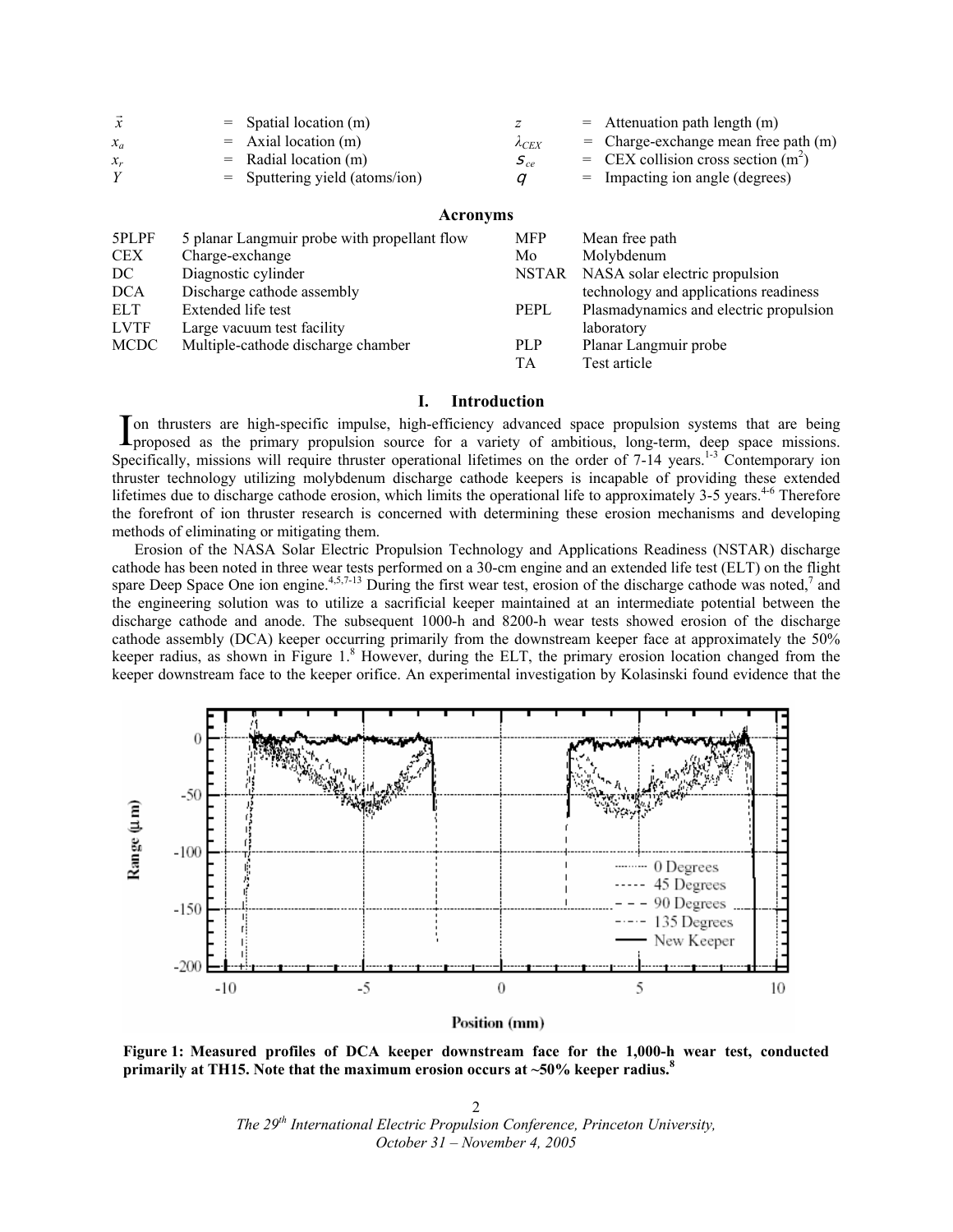| Operating                                                                              | Input Power <sup>a</sup> | Beam                     | Beam                | Accelerator | Main Flow | Discharge Cathode |  |  |  |
|----------------------------------------------------------------------------------------|--------------------------|--------------------------|---------------------|-------------|-----------|-------------------|--|--|--|
| Point                                                                                  | (kW)                     | Current <sup>b</sup> (A) | Voltage $\rm^b$ (V) | Voltage (V) | (mg/s)    | Flow $(mg/s)$     |  |  |  |
| TH0 <sup>c</sup>                                                                       | 0.5                      | 0.51                     | 650                 | $-150$      | 0.58      | 0.24              |  |  |  |
| TH4 <sup>c</sup>                                                                       | 1.0                      | 0.71                     | 1100                | $-150$      | 0.81      | 0.24              |  |  |  |
| TH <sub>8</sub> <sup>c</sup>                                                           | 1.4                      | 1.10                     | 1100                | $-180$      | 1.40      | 0.24              |  |  |  |
| TH10 <sup>c</sup>                                                                      | 1.7                      | 1.30                     | 1100                | $-180$      | 1.67      | 0.25              |  |  |  |
| TH12 <sup>c</sup>                                                                      | 1.8                      | 1.49                     | 1100                | $-180$      | 1.79      | 0.26              |  |  |  |
| TH15 <sup>c</sup>                                                                      | 2.3                      | 1.76                     | 1100                | $-180$      | 2.27      | 0.36              |  |  |  |
| "Nominal values. "Power supply current or voltage. "Nominal NSTAR operating condition. |                          |                          |                     |             |           |                   |  |  |  |

#### **Table 1: Selected NSTAR ion thruster nominal operating parameters.**

erosion location shifted when the thruster was operated at a reduced beam current condition; i.e., when the thruster was adjusted from the nominal high-power TH15 condition to the lower-power TH8 operating point.<sup>14,15</sup> Nominal operating conditions for the NSTAR thruster are shown in Table 1. Note the reduction in DCA flow from TH15 to TH8.

 The following sections describe an ion thruster DCA erosion theory based on near-DCA NSTAR plasma potential measurements and experimental results for propellant flow rate effects on ion number density. An ion trajectory analysis algorithm based on the NSTAR plasma potential structure for TH8 and TH15 is developed to determine the bombarding ion location and angle at the DCA keeper. A diagnostic cylinder (DC) is designed and operated inside a multiple-cathode discharge chamber (MCDC) to determine the effect of propellant flow rate on "keeper" orifice number density. Finally, the results from these two analyses are combined to form a theory that qualitatively explains the erosion patterns in the wear-test and ELT results.

#### **II. Erosion Profile Simulation**

Erosion profile simulations are completed to determine how the near-DCA plasma potential structures are contributing to the known DCA erosion. Specifically the trajectories of ions in the discharge chamber are computed utilizing simple force equations and experimental plasma potential maps provided by Herman.<sup>16</sup> The following



**Figure 2: Experimentally measured plasma potential profile in the near-DCA region of the NSTAR ion thruster for TH15 and TH8. Spatial locations are non-dimensionalized with respect to discharge cathode keeper outer diameter.** 

sections describe the two main components of the erosion profile simulator and the simulation results. The erosion profile simulator is divided into two parts: 1) calculation of the ion trajectory to determine bombarding ion impact angle and location on the keeper downstream face; and 2) an erosion calculation (i.e., how many atoms are sputtered per incident ion) using the calculated impact angle and known bombarding ion energy. Combining these two steps allows a simulated keeper erosion profile to be determined.

### **A. Ion Trajectory Calculation**

An ion trajectory calculation compiled using MatLab is utilized to determine the bombarding ion impact angle and location at the keeper downstream face. The trajectory simulation procedure is similar to that used by  $Beal<sup>17</sup>$  and is divided into five main steps: 1) load the plasma potential maps provided by Herman;<sup>16</sup>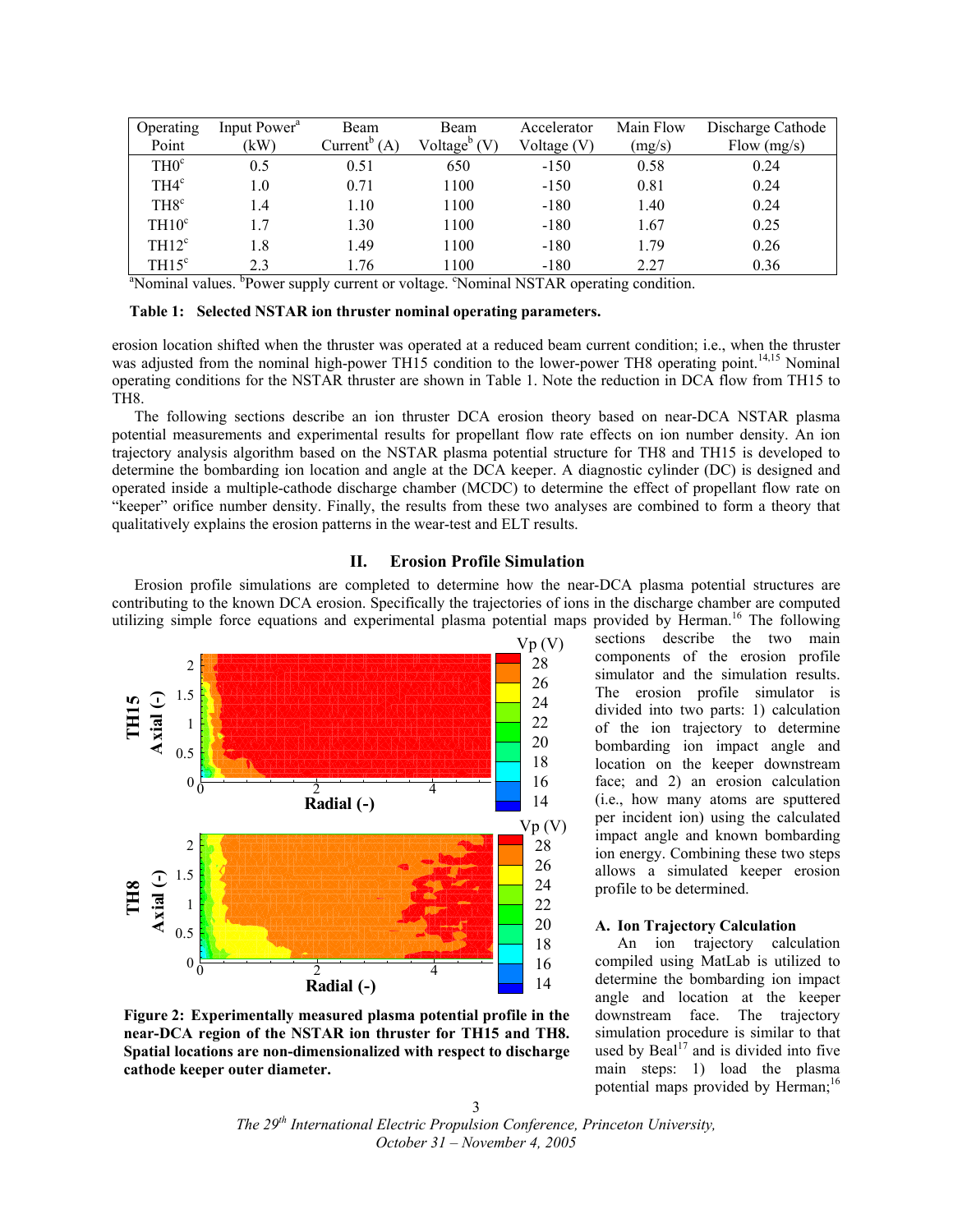2) calculate the electric field produced by the variation of plasma potential with spatial location; 3) determine initial conditions for a simulation ion; 4) iteratively calculate the ion trajectory based on the initial conditions; and 5) determine if the ion impacts the keeper and, if so, determine the impact location and angle.

Initially the near-DCA plasma potential structures measured by Herman<sup>16</sup> are loaded. The plasma potential structures associated with TH15 and TH8 are shown in Figure 2. The 2-D area over which the data are plotted is initially reduced to create a rectangular region shown in Figure 3. This domain size is chosen because plasma potential data are only available in this region and computationally the analysis is simplified for a rectangular domain. For more information regarding the plasma potential structures see Ref. 16 and 18. Next the data are interpolated onto a 1 mm by 1 mm grid such that the entire computational domain has 4400 grid points. Because a certain amount of noise is present in the raw plasma potential data, the built-in MatLab cubic smoothing spline algorithm is used to smooth the data. An example of the raw and smoothed data is shown in Figure 4. Next the electric field is calculated within the computational domain.

The electric field at a given point is determined using the plasma potentials at the six adjacent points and Eq.  $1,^{19}$ where  $V_p$  is plasma potential,  $\vec{E}$  is electric field, and  $\vec{x}$  is the relative position between grid points.

$$
\vec{E} = -\frac{dV_p}{d\vec{x}}\tag{1}
$$

 Table 2 shows the ion initial conditions investigated. A single simulation has 35,200 ions with 4400 initial positions (an ion starts from each of the computational domain grid points) and 8 initial angular orientations. Angular orientations of 0 degrees and 90 degrees correspond to an

initial velocity in the positive radial and positive axial directions, respectively. Simulations are completed for both warm and cold ions, as well as singly- and doublycharged ions. Warm and cold ions are assumed to have energies of 5 eV and  $0.05$  eV, respectively.<sup>6</sup>

 Utilizing the provided initial conditions, the ion trajectory is calculated by iterating through the familiar Lorentz force equation, Eq. 2.



**Figure 3: Schematic of an ion thruster showing the computational domain over which the ion trajectories are computed. Not to scale.** 



**Figure 4: Comparison of raw and smoothed data for TH15. Spatial locations are non-dimensionalized by the discharge cathode keeper diameter.**

| Locations           | 4400 points ( $Dx = 1.0$ mm) |
|---------------------|------------------------------|
| Charge-state        | singly, doubly               |
| Initial Energy (eV) | Warm (5 eV)                  |
| (velocity)          | Cold (0.05 eV)               |
| Anglular            | 0, 45, 90, 135, 180, 225,    |
| Orientation (deg.)  | 270, 315                     |

**Table 2: Ion initial conditions** 

$$
\vec{F} = q(\vec{E} + \vec{v} \times \vec{B})
$$
 (2)

In this equation,  $\vec{F}$  is the force on the ion,  $\vec{E}$  is the electric field,  $\vec{v}$  is the ion velocity, q is the ion charge, and  $\vec{B}$ is the magnetic field. For the simulations presented here, the magnetic field inside the ion thruster is assumed to have a negligible impact on ion motion and therefore the Lorentz equation can be reduced and divided into axial and radial components as shown in Eq. 3, where Newton's relation for force and acceleration has also been used.<sup>19</sup>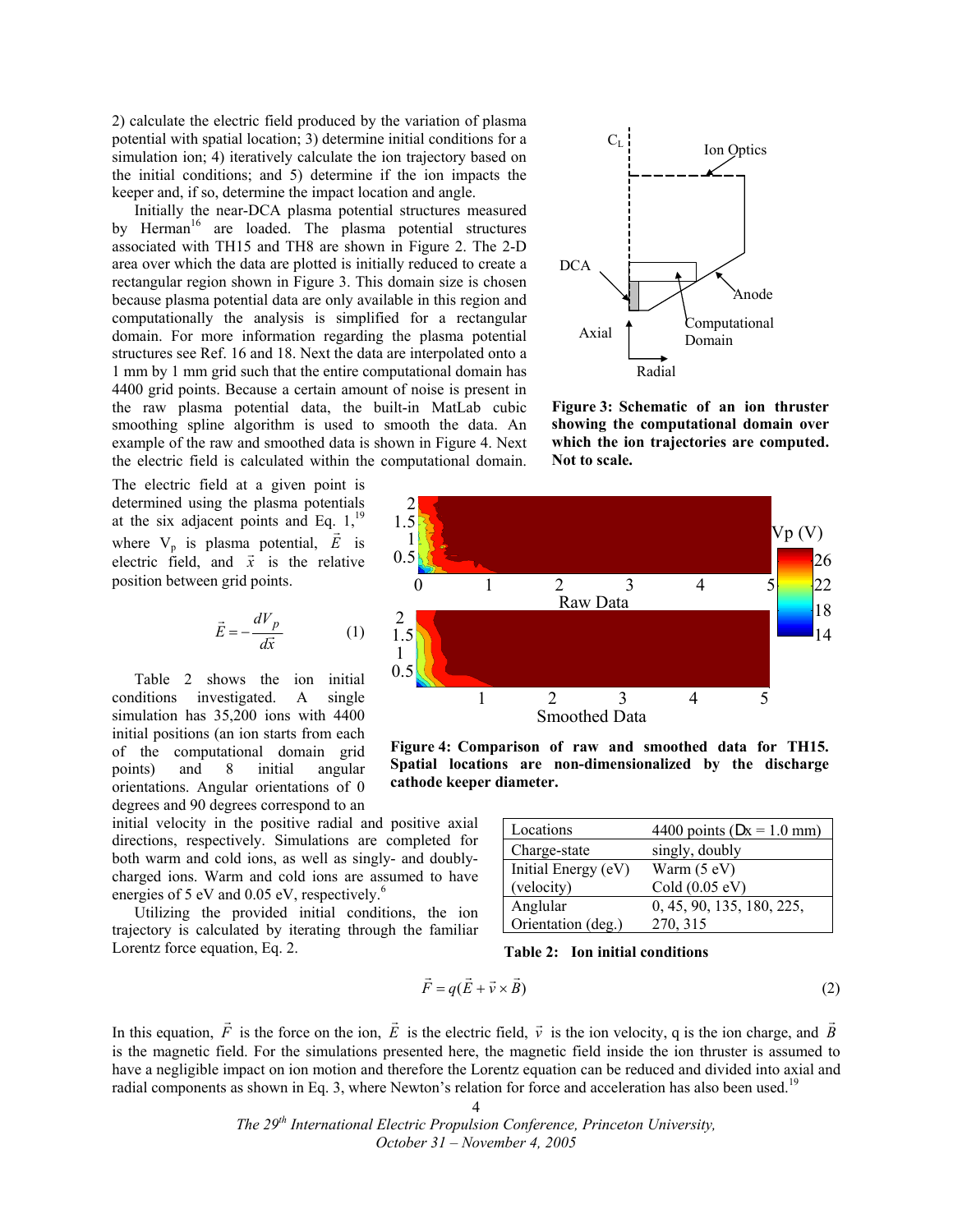$$
\left(\frac{dv}{dt}\right)_a = \frac{qE_a}{m_i}
$$

$$
\left(\frac{dv}{dt}\right)_r = \frac{qE_r}{m_i}
$$

In these equations,  $v_a$  and  $v_r$  are the ion velocity in the axial and radial directions, respectively, t is time, q is the ion charge,  $E_a$  and  $E_r$  are the axial and radial electric field, respectively, and  $m_i$  is the ion mass. Lastly, Eq. 4 is utilized as the relation between spatial location and velocity, where  $x_a$  and  $x_r$  are the axial and radial position, respectively.<sup>19</sup>

$$
v_a = \left(\frac{dx}{dt}\right)_a
$$
  
\n
$$
v_r = \left(\frac{dx}{dt}\right)_r
$$
\n(4)



**Figure 5: Example ion trajectories through the calculated electric field profile within the computational domain.** 

 Utilizing the equations described above, the trajectory calculation iterative procedure loop is as follows: 1) interpolate the electric field at the ion position (because the ion position is rarely directly on one of the grid points, the electric field values are linearly interpolated from the 4 nearest grid points); 2) calculate the new velocity components using Eq. 3; 3) determine the new spatial location by assuming the new velocity components are constant over the time step; and 4) repeat. This procedure loop is iterated until the ion exits the computational domain (Figure 3). If the ion exit position is at the DCA keeper, then the ion impact location is recorded and the bombarding angle is calculated by fitting a line to previous locations along the trajectory. The inverse tangent of the inverse of the slope of this line provides the impact angle with respect to keeper normal (Note: these are the presheath angle and pre-sheath location). The outputs of the trajectory simulator are the initial location, initial velocity components, pre-sheath impact angle, pre-sheath velocity components, and pre-sheath impact location of ions striking the keeper.

(3)

 Initial simulations are completed to determine the required time step that provides accurate and timely results. Simulations are completed for values greater than or equal to  $1x10^{-9}$  s. Comparison of the output results show that time steps of  $1x10^{-7}$  s and smaller yield identical trajectories. Therefore a time step of  $1x10^{-7}$  s is used for all simulations reported here. Examples of ion trajectories through the calculated electric field profile are shown in Figure 5. Note that three of the six ions impact the keeper.

#### **B. Erosion Calculation**

The results of the trajectory simulations provide the pre-sheath impact angle, pre-sheath velocity components, and pre-sheath impact location of ions striking the DCA keeper. However, ions first pass through the keeper sheath before impacting, so the through-sheath impact location, angle, and energy must be determined. An ion is assumed to only translate axially through the sheath, so the through-sheath impact location is equivalent to the pre-sheath location. This assumption is justified by the small thickness of the sheath and small radial electric fields expected within the sheath. Pre-sheath radial velocity is assumed constant through the sheath and the axial velocity component is assumed to increase corresponding with the gain in energy through the keeper sheath potential drop. The angle of the sum of these two velocity components is the through-sheath impact angle. The near-DCA plasma potential ( $\sim$ 14 V) and floating keeper potential ( $\sim$ 5 V) are used to determine the keeper sheath potential drop of  $\sim$ 9 V. Bombarding ion energy is calculated as the ion kinetic energy using the through-sheath velocity components.

The keeper erosion profile is predicted utilizing the through-sheath impact angle, location, and velocity components. Calculation of an erosion profile requires either an accurate sputtering yield model or, in this case, experimental sputtering yield data. Sputtering yield, Y, is a statistical variable defined as the mean number of atoms removed from a solid target per incident particle. In this application, the sputtering yield indicates the mean number of molybdenum (Mo) atoms removed from the keeper face per incident xenon ion.

Doerner, *et al.*, measured Mo sputtering yields during xenon ion bombardment in the energy range of 10 to 200 eV utilizing the standard weight loss and spectroscopic techniques.20 These results compare nicely to each other and

> *The 29th International Electric Propulsion Conference, Princeton University, October 31 – November 4, 2005*

5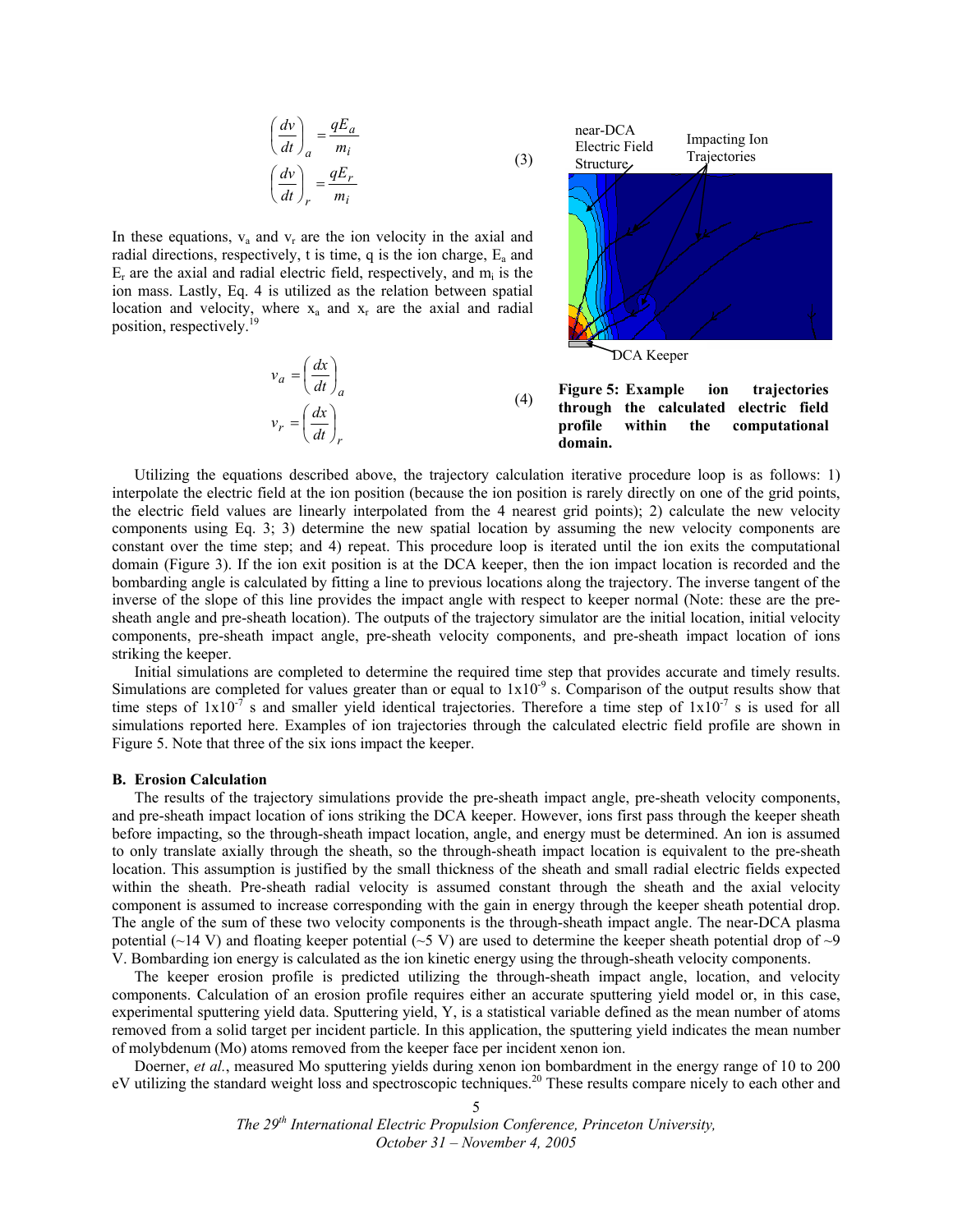to existing low-energy  $Xe^{+}$ -Mo data taken by other researchers.<sup>20</sup> These experimental data are the low-energy normal-incidence sputtering yields that are utilized as the basis for the erosion calculations. The Doerner data are log-log plotted and a sixth order polynomial fit to the resulting graph provides an empirical relation for sputtering yield  $(Y)$  and normal-incident bombarding ion energy  $(E_i)$ , Eq. 5.

$$
Y_{Doerner}(E_i) = \exp\{-0.372304[\ln(E_i)]^6 + 9.48041[\ln(E_i)]^5 - 100.046[\ln(E_i)]^4 + 560.276[\ln(E_i)]^3 - 1758.24[\ln(E_i)]^2 + 2940.48[\ln(E_i)] - 2064.3\}
$$
\n(5)

$$
\left(\frac{Y(\theta)}{Y(0)}\right) = \cos^{-19.96}(\theta) \cdot \exp[-13.55(\cos^{-1}(\theta) - 1)]\tag{6}
$$

An empirical formula for the angular dependence of the sputtering is given by Yamamura, *et al.*, as Eq. 6.<sup>21,22</sup> The numeric factors are energy-dependent fit parameters determined from 100 eV xenon ions impacting a Mo target and  $Y(0)$  is the sputtering yield at normal incidence, i.e., Eq.  $5<sup>22</sup>$  Previous use of this erosion analysis algorithm has been applied with success by Herman.<sup>18</sup>

# **C. Simulation Results**

Simulation results are for singly- and doubly-charge ions, as well as cold and warm ion populations. Figure 6 shows simulated erosion profiles for the warm and cold ion assumptions for the TH15 and TH8 NSTAR thruster operating conditions. The doubles-to-singles ratio in the NSTAR thruster is a function of the operating condition and is expected to be within 20-25%.<sup>23</sup> For this analysis the ratio is assumed to be a constant equal to 20%, so each erosion profile shown is the sum of 80% of the singly-charged profile and 20% of the doubly-charged profile. Doubly-charged ions tend to increase the magnitude of the profile, but have no affect on the shape. The warm ion assumption predicts less erosion of the keeper than the cold profile because higher-energy, warm ions are capable of escaping from the near-DCA low plasma potential region, while less-energetic, cold ions are more easily pulled into the keeper by the potential field. Because the discharge chamber plasma contains a distribution of ions, the true erosion profile is assumed to be some combination of the warm and cold ion results.

Both the TH15 and TH8 results predict an erosion profile that leads to chamfering of the keeper orifice. The increase in erosion at the keeper orifice  $(\sim 25\%$  keeper radius) leads to a chamfering profile that causes the orifice diameter to increase until the entire keeper face is eroded. This analysis suggests that the plasma potential structure produced by the coupling of the DCA with the bulk plasma causes the primary erosion location to be at the DCA keeper orifice. Results from the 1,000-h and 8,200-h wear-tests show the dominant erosion location to be at approximately the 50% keeper radius location (Figure 1), not the keeper orifice. Therefore the plasma potential structure alone can not be causing the known erosion results.



**Figure 6: Simulated erosion profiles for the warm and cold ion assumptions for a) TH15 and b) TH8 NSTAR plasma potential maps.** 

*The 29th International Electric Propulsion Conference, Princeton University, October 31 – November 4, 2005*  6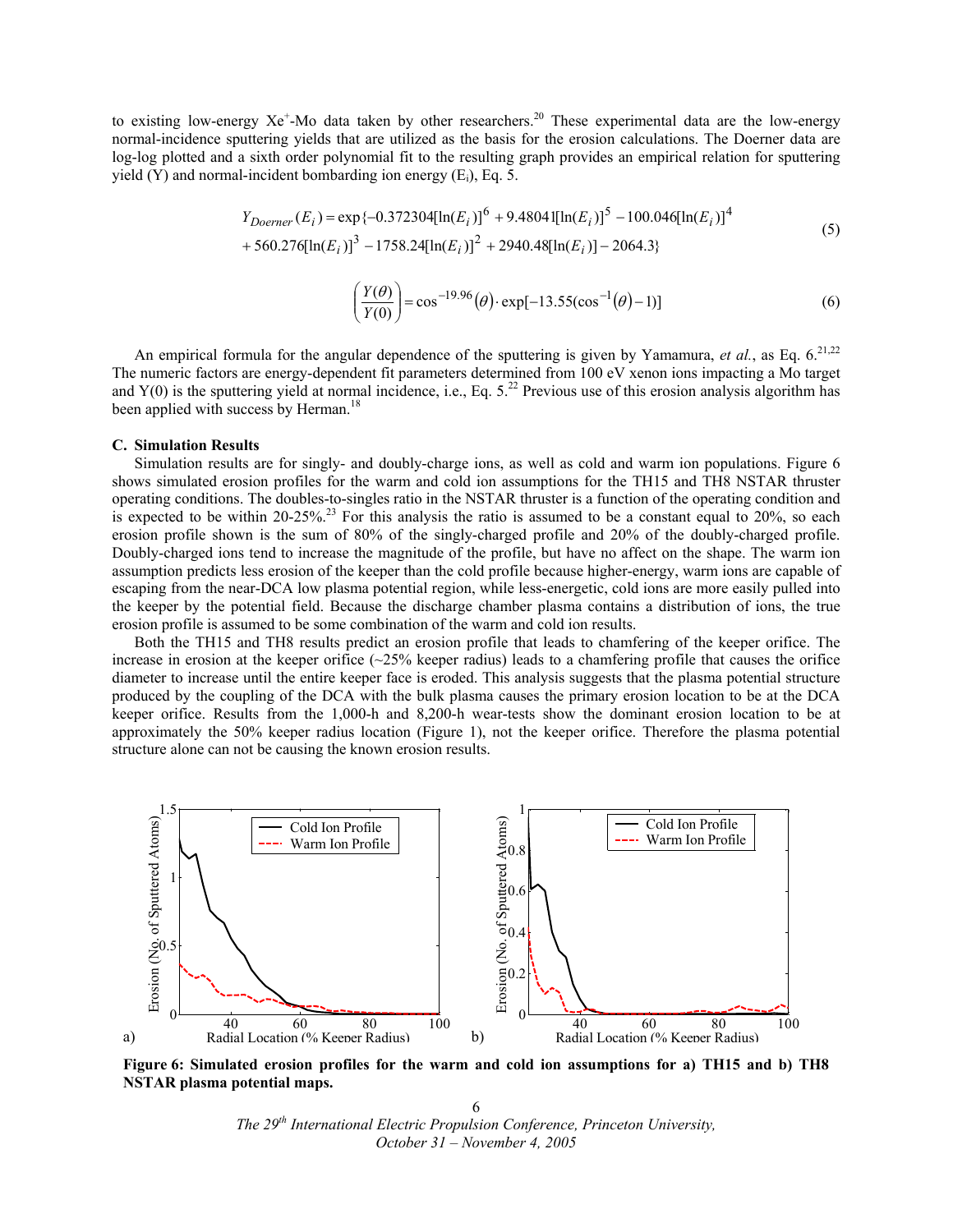# **III. Propellant Flow Rate Effects**

A MCDC test article  $(TA)^{24,25}$  is used to predict the effects of propellant flow rate on near-DCA plasma properties. The TA is a rectangular discharge chamber designed to increase thruster life by operating three sequential DCAs. Therefore, at any time, the TA contains an active DCA and two dormant cathodes. For the experiment presented here an active NEXT-DCA and two DCs are attached to the TA. Each DC appears similar in size and shape to the active DCA, but is outfitted with plasma diagnostics to analyze the dormant cathode plasma properties. Specifically, each DC is outfitted with 5 planar Langmuir probes (PLP) and is capable of propellant flow (5PLPF). These devices allow the effects of propellant flow on dormant cathode plasma properties to be studied. During data acquisition, as the DC propellant flow is increased the main plenum flow rate is decreased such that the total propellant flow rate is constant. This also ensures that the TA performance properties are maintained. The Plasmadynamics and Electric Propulsion Laboratory (PEPL) Large Vacuum Test Facility (LVTF) at the University of Michigan is used for all experiments.

#### **A. 5PLPF-DC**

Two 5PLPF-DCs are fabricated to make plasma property measurements at the two dormant cathode locations internal to the TA. Each DC appears similar to the active NEXT-DCA, however, each DC "keeper" is outfitted with 5 PLPs at different spatial locations as shown in Figure 7. A stainless steel "keeper" is attached to a Macor insulator to form the base of the DC. The 5PLPF-DCs do not contain a "cathode" electrode. Ten PLPs are constructed of 0.08 cm (0.031") diameter tungsten wire



Planar Langmuir Probes

Propellant Flow Exit, "Keeper" Orifice

**Figure 7: Photograph of a 5PLPF-DC. Note the 5 planar Langmuir probes and propellant flow exhaust "keeper" orifice. This is not an active DCA.** 



transfer channel through "keeper" orifice



surrounded by a 0.16 cm  $(0.063)$  outer diameter alumina tube yielding a probe area of 0.50 mm<sup>2</sup>. Each PLP is inserted axially into the DC such that the probe collecting surface is flush with the "keeper" faceplate. 5 PLPs are placed into each of the two DCs in a symmetrical pattern with each probe spaced 0.64 cm (0.25") from the centerline axis. Ceramic epoxy is utilized to construct the probes, as well as to mate the probes, "keeper", and Macor insulator. An aluminum mounting flange is utilized to attach the DC to the TA at one of the dormant cathode locations. Finally, a 3.2 mm (0.125") outer diameter tube is inserted off-centerline into the DC to feed propellant through the "keeper" orifice. A small internal channel is used to transfer the off-axis propellant tube exhaust to the "keeper" orifice. A schematic of this setup is shown in Figure 8. Electrically each of the 5PLPF-DCs is operated identically to the DCs described in Ref. 25 and the Langmuir probe data analysis technique is also identical.

# **B. Results**

Data are obtained for a variety of TA operational configurations and the configuration nomenclature is shown in the Appendix. The 5PLPF-DC trends due to adjustment of the magnetic field, DCA location, and DC connectivity are consistent with previous investigations.<sup>25</sup> Of primary interest for the discussion presented here is the effect of DC propellant flow on ion number density at the DC "keeper" orifice and downstream face. Results obtained with the probe located in the "keeper" orifice are discussed first.

Results reported in Figure 9-a are for probe 14, which is located at the "keeper" orifice of the DC on the right side of the TA for all experiments. Results indicate that the number density at the DC orifice decreases approximately 20% when the DC propellant flow is adjusted from zero to the full DCA flow rate. The number density results are of particular interest because the flow appears to be shielding the DC from bombarding ions, a result consistent with a previous investigation.<sup>24</sup> *Therefore TA dormant cathodes should be operated with propellant flow in order to reduce the number of ions bombarding those units and causing pre-operation erosion*. Perhaps the pre-operation wear of the dormant cathodes can be reduced by as much as 20% by operating the units with propellant flow.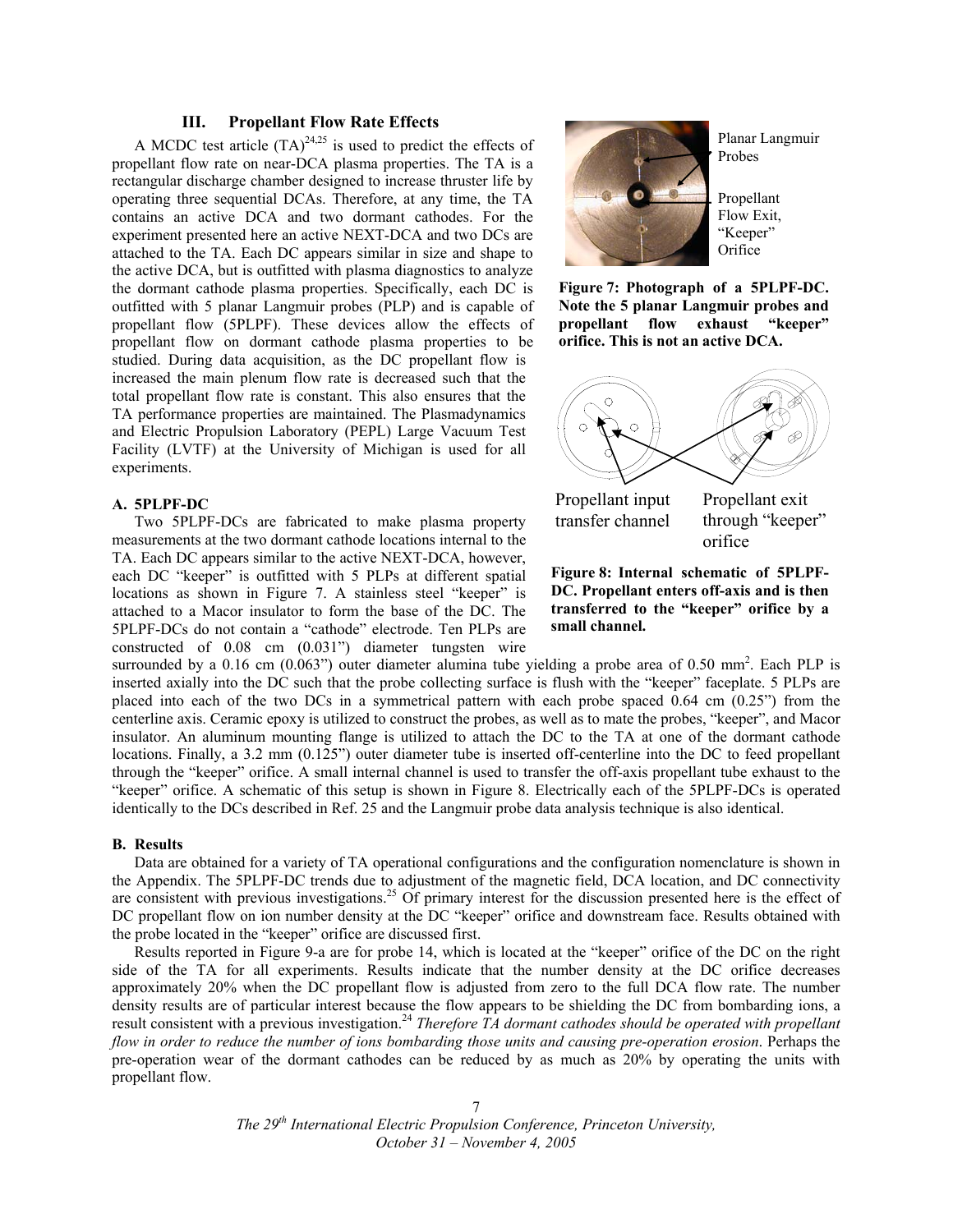Results from the probes located at different locations on the DC "keeper" face plate (probe 10, 11, and 13) do not show the same trend in ion number density as the "keeper" orifice probe (probe 14). These results are shown in Figure 9-b. Because the results with the other probes do not show a consistent trend and the ion number density does not increase or decrease as significantly as the "keeper" orifice probe, the effects of the propellant flow are assumed to become negligible at the radial location of these probes. Therefore, at  $\sim$ 50% "keeper" radius from the DC centerline propellant flow no longer has a noticeable effect on the measured number density.

The decrease in DC "keeper" orifice number density may be attributed to elastic and chargeexchange (CEX) collisions, where the latter is known to cause changes in near-DCA ion energy distributions when external flow is present.<sup>2</sup> Elastic collisions may also be present, but have a significantly smaller collision cross-section and are not included in this analysis. Considering the "keeper" orifice bombarding ions as an ion beam with initial current density, *j*, a first order estimation of the attenuation due to CEX collisions is obtained by considering the ion continuity equation in one dimension. The ratio of the ion current density at some position,  $j_z$ , to the initial ion current density is obtained by integrating over the pathlength, z. The result is Eq. 7,27

$$
\frac{j_z}{j} = \exp(-n_n \sigma_{ce} z)
$$
 (7)

where  $j_z$  is the ion current density after the beam has suffered CEX attenuation over a pathlength z, j is the ion current density measured if CEX collisions are not present,  $n_n$  is the neutral density, and  $S_{ce}$  is the CEX collision cross-section. Ion current density is related to ion number density through Eq. 8,

$$
j = qn_i v_i \tag{8}
$$

where j is ion current density, q is the charge of the ions,  $n_i$  is the ion number density, and  $v_i$  is ion velocity. Assuming the mass flow rate through the DC,  $\dot{m}_{sccm}$ , is proportional to the neutral density,  $n_n$ , the experimental data in Figure 9-a can be fit



**Figure 9: 5PLPF results for a) "keeper" orifice probe (probe 14) for the configurations shown and b) probes with different locations on the right DC for 0MI, 0MIH, and 0MIF TA configurations.** 



**Figure 10: Exponential fits to the "keeper" orifice probe 14 data for various TA configurations.** 

using a slightly modified form of Eq. 7. The form of the equation fit to the data is shown in Eq. 9,

$$
n_i = K_0 + K_1 \exp(-K_2 \dot{m}_{sccm})
$$
\n<sup>(9)</sup>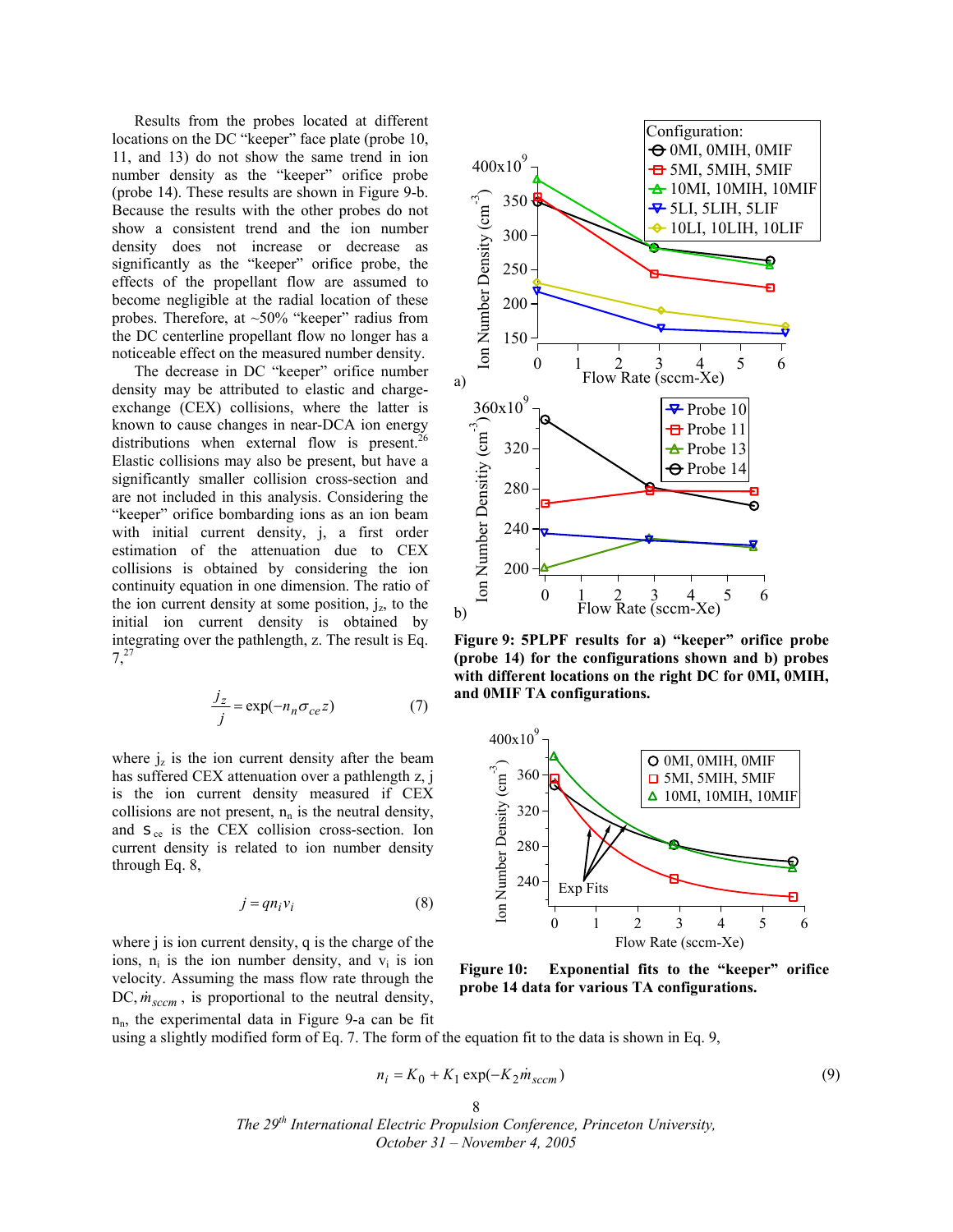| Configuration      | $K_{\alpha}$ | K1         | K,    | $z/\lambda_{\text{CEX}} m_{sccm} = 3$ $z/\lambda_{\text{CEX}} m_{sccm} = 6$ |      |
|--------------------|--------------|------------|-------|-----------------------------------------------------------------------------|------|
| OMI, OMIH, OMIF    | $2.56E+11$   | 9.33E+10   | 0.442 | l.87                                                                        | 3.75 |
| 5MI, 5MIH, 5MIF    | $2.19E+11$   | $1.37E+11$ | 0.597 | 2.53                                                                        | 5.07 |
| 10MI, 10MIH, 10MIF | $2.46E+11$   | $1.35E+11$ | 0.471 | 2.00                                                                        | 4.00 |

**Table 3: Exponential fit parameters and ratio of the pathlength to the CEX mean free path.** 

where  $n_i$  is ion number density,  $K_0$ ,  $K_1$ , and  $K_2$  are the fit coefficients, and  $\dot{m}_{sccm}$  is the flow rate in sccm. The fit coefficients for the three curves shown in Figure 10 are given in Table 3. These fits strongly suggest that CEX collisions are causing the observed trends. However, in order for this analysis to be appropriate the pathlength, z, should be greater than the mean free path (MFP) of a CEX collision. This ensures that multiple CEX collisions are occurring over the integrated pathlength.

The relationship for the CEX MFP is given in Eq. 10,

$$
\lambda_{CEX} = \frac{1}{\sqrt{2}n_n \sigma_{ce}}\tag{10}
$$

where  $\lambda_{\text{CEX}}$  is the CEX MFP, s<sub>ce</sub> is the CEX collision cross-section, and n<sub>n</sub> is the neutral density. By setting the exponential of Eq. 7 and Eq. 9 equal, a relationship between the theoretical attenuation equation and the experimental data can be determined. This result is shown in Eq. 11.

$$
n_n \sigma_{ce} z = K_2 \dot{m}_{sccm} \tag{11}
$$

$$
\frac{z}{\lambda_{CEX}} = \sqrt{2}K_2 \dot{m}_{sccm} \tag{12}
$$

Combining Eq. 10 and Eq. 11 allows the ratio of the pathlength to the CEX MFP to be determined. The result is shown as Eq. 12. For the flow rates presented here ( $\sim$ 3 and 6 sccm) and for the experimentally determined K<sub>2</sub> values, the ratio is typically between 2-5, and the results for the data in Figure 10 are shown in Table 3. These results show that the pathlength is larger than the CEX MFP, suggesting that CEX collisions are responsible for the observed decrease in ion number density with increasing propellant flow rate.

An estimation of the neutral pressure at the DC "keeper" orifice is obtained by considering the continuity equation and the ideal gas law. The result is Eq. 13,

$$
p = \frac{\dot{m}RT}{uA} \tag{13}
$$

where p is neutral pressure, u is the neutral velocity at the orifice, A is the orifice area, T is the neutral temperature, *m* is the mass flow rate, and R is the specific gas constant for xenon. Assuming T is 1000  $K^{28}$  and the velocity is equal to the sound speed, the pressure is calculated to be ~60 mTorr for the maximum flow rate, which yields a neutral density of  $5.5x10^{20}$  m<sup>3</sup>. Furthermore, if the bombarding ions are assumed to have energy equal to the plasma potential (~30 V),  $\sigma_{ce}$  is equal to 45 Å<sup>2 29</sup> and the CEX MFP and corresponding pathlength, z, are calculated to be 2.9 mm and 14 mm, respectively.

#### **IV. DCA Erosion Theory**

A DCA erosion theory is developed that combines the plasma potential profile ion trajectory simulations and the DC propellant flow rate effects. The following sections use the results presented above to qualitatively predict erosion profiles for the TH15 and TH8 operating conditions, as well as to explain the change in erosion profile between operating points. The theory is then used to explain the ELT erosion results.

One of the key assumptions is that the propellant flow rate results obtained with the 5PLPF-DCs are applicable to the active DCA. The 5PLPF-DCs are not electron emitting devices and are therefore not producing the familiar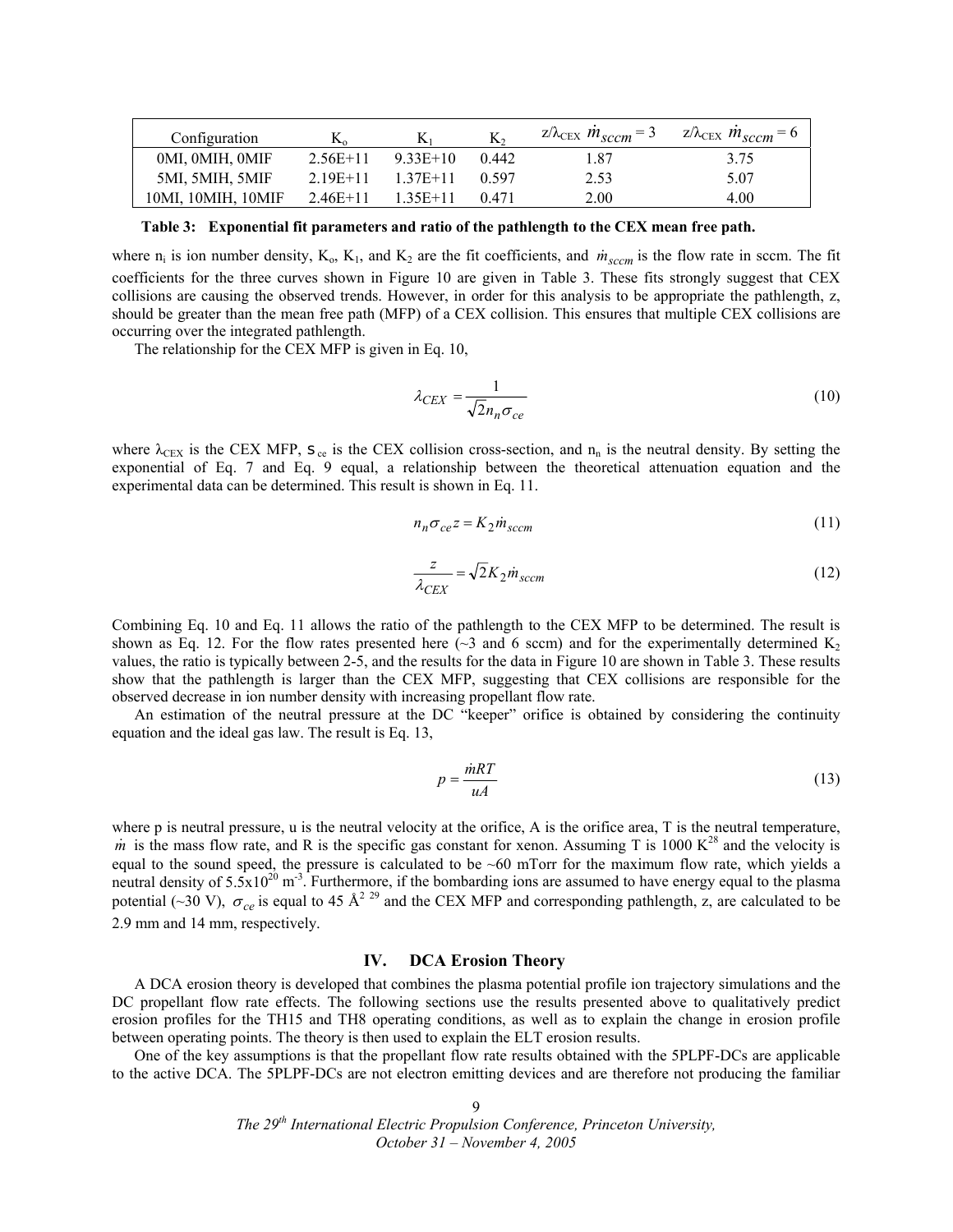near-DCA plasma potential structures. The active DCA keeper may have a different ion number density distribution. However, the goal of this analysis is to develop physical insight into possible erosion producing and erosion mitigating mechanisms using known results. Further investigation and validation of this theory require determining the effects of propellant flow rate on the active DCA keeper ion number density. Therefore the theory presented is purely qualitative, but based on quantitative results from the ion trajectory simulations and the 5PLPF-DCs.

#### **A. TH15**

The NSTAR operating condition TH15 is the high-power, high-flow rate condition (Table 1). Figure 11 shows the predicted erosion profile for TH15 and Figure 1 shows the measured erosion profile of the DCA keeper downstream face after the 1,000-h wear test, which operated primarily at TH15.<sup>8</sup> Propellant flow rate results with the DCs suggest that near the DCA keeper orifice, bombarding ion number density is reduced due to CEX collisions. Therefore the erosion at the keeper orifice predicted by the ion trajectory simulation is reduced. As radial distance from the orifice increases, the neutral density and corresponding number of CEX collisions decreases, leading to an increase in erosion. At approximately the 50% keeper radius, the DC results suggest that the effects of propellant flow rate are no longer present. Therefore the 50% keeper radius corresponds to the maximum erosion point. Note that in the 1,000 hour wear test results (Figure 1) the maximum erosion occurs at approximately the 50% keeper radius.<sup>8</sup> At larger radial locations the erosion profile corresponds to the ion trajectory simulation results because propellant flow rate effects are no longer present.

#### collisions reduce radius, maximum orifice erosion erosion No flow rate effect, Neutral density decreases profile follows ion with radial distance, less trajectory simulation CEX collisions, erosion predictions increases  $\overline{C}$ **Eros:10n** 50% Keeper Erosion Radius Profile Keeper Face

Flow rate effects absent at 50% keeper

**Figure 11: Qualitative erosion profile prediction for TH15.** 



**Figure 12: Qualitative erosion profile prediction for** 

#### **B. TH8**

The TH8 NSTAR operating point is lower-

power and lower-flow rate than the TH15 point (Table 1). The reduction in DCA flow rate reduces the keeper orifice neutral density and therefore the ability of the DCA to protect itself from bombarding ions through CEX collisions. The TH8 erosion profile is therefore identical to the ion trajectory simulation predicted profiles because flow rate effects and CEX collisions are either not present or significantly reduced. This result is shown in Figure 12.

**TH8.** 

Large neutral density, CEX

**Orifice** 

# **C. ELT Results Explanation**

During the ELT, the NSTAR flight spare engine was operated at various power levels and operating points. Erosion of the DCA keeper orifice began during TH8 after  $\sim 6,400-h$  of operation. The sudden and significant increase in keeper orifice erosion also corresponded with a short between the cathode and the keeper.<sup>5</sup> Herman has shown that the potential structure of the near-DCA plasma does not change when the cathode is shorted to the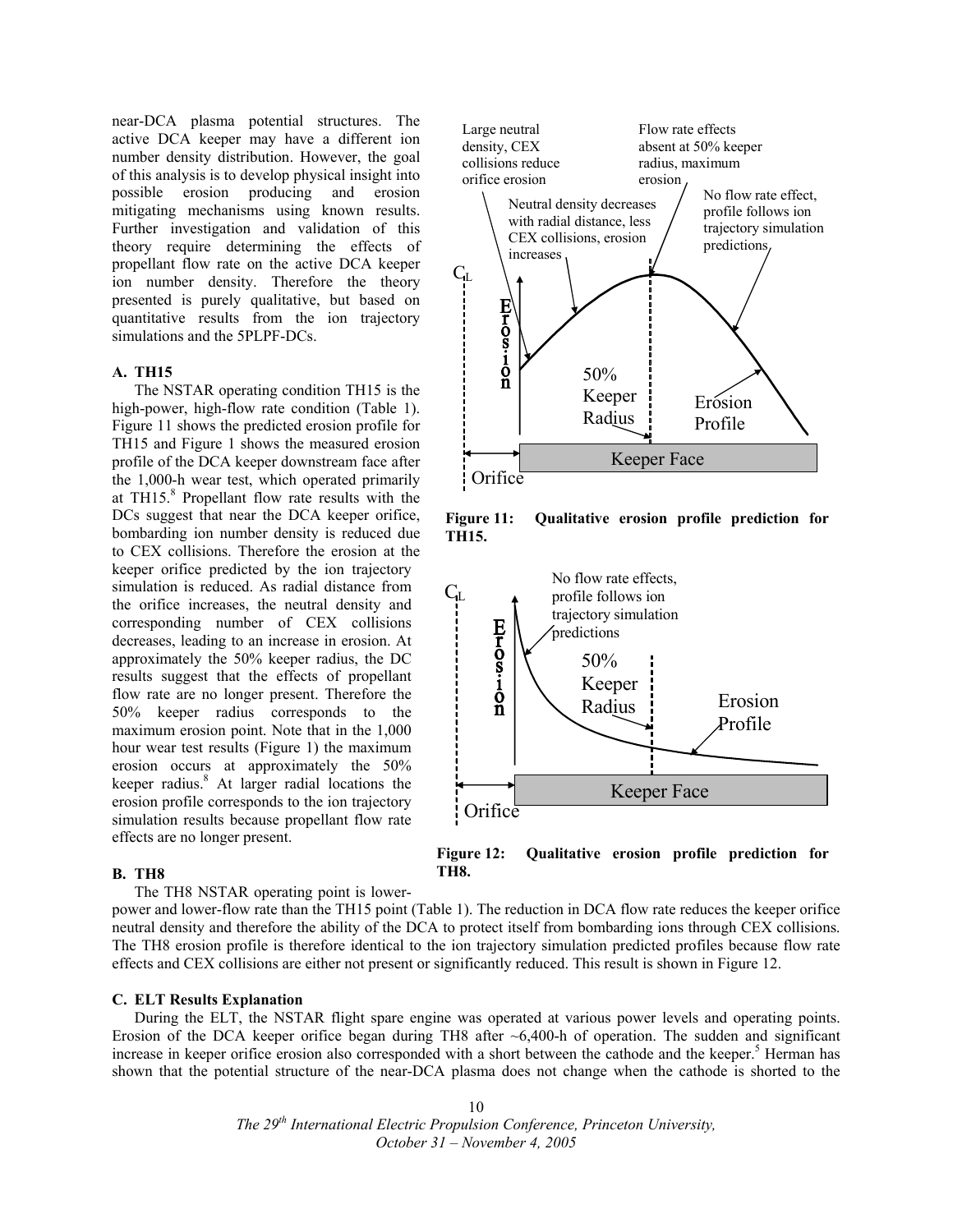keeper.<sup>16,18</sup> However, bombarding ions gain more energy through the keeper sheath (the keeper-to-cathode floating potential, 3-7 V) when the cathode is shorted to the keeper, which increases the sputter yield and the erosion rate. The following section uses the DCA erosion theory to explain the ELT results.

At the onset of the ELT, the thruster is operated at TH12 and then TH15, where it suffers erosion at the 50% keeper radius point on the keeper downstream face (TH15 erosion profile, Figure 11). At  $\sim$ 4,500-h into the test, the thruster is adjusted to the lower-power, lower-flow rate TH8 operating point. The erosion profile then shifts due to the change in DCA flow rate and the erosion now occurs at the keeper orifice, leading to a chamfering profile (Figure 12). The cathode-to-keeper short at  $\sim$  6,400-h only increases the erosion rate, however, the erosion profile is not affected. At  $\sim$ 10,500 hours the thruster is returned to TH15, but the keeper orifice has been eroded to two times its initial diameter. Although the DCA flow rate is increased upon returning to TH15, the keeper orifice is larger so the neutral number density does not return to the pre-TH8 value. Because of the enlarged orifice and corresponding reduced neutral density, the erosion continues with the TH8 profile even though the thruster is operating at TH15. This erosion profile remains the same throughout the remainder of the ELT, eventually eroding away the entire keeper face.

#### **V. Conclusion**

A DCA erosion theory is developed based on ion trajectory simulation results and propellant flow rate effects. Ion trajectories are simulated using the plasma potential structure measurements and simple force equations. Results indicate that the plasma potential structures cause a chamfering erosion of the DCA keeper orifice, which eventually causes the orifice to enlarge and the keeper face to be completely eroded. These results are identical for the TH15 and TH8 operating conditions, suggesting that the potential structure along can not be causing the 1,000-h wear-test erosion results. Propellant flow rate effects on a DC in a MCDC TA suggest that increasing flow rate through the DCA may lead to a decrease in orifice bombarding ions due to CEX collisions. The erosion theory combines these two effects to predict erosion profiles for the NSTAR TH15 and TH8 operating conditions. The theory suggests that the lower power, lower flow rate TH8 condition has a linear erosion profile that causes more erosion at the keeper orifice. This profile leads to chamfering of the orifice and eventual loss of the keeper face. The high-power, high flow rate TH15 has a peaked erosion profile with a maximum occurring at approximately the 50% keeper radius point. The theory is consistent with erosion profiles measured after the  $1,000$  hour wear test<sup>8</sup> and results presented by Kolasinski that suggest the erosion profile changes from TH15 to TH8.<sup>14,15</sup>

The theory suggests that the ELT erosion results are a product of the thruster operating point and the cathode-tokeeper short. Specifically the change in ELT erosion location from the downstream keeper face to the keeper orifice was caused by the decrease in propellant flow rate when the thruster was adjusted from TH15 to TH8 and the increase in erosion rate was caused by the keeper short to the cathode. It may be possible to mitigate keeper orifice erosion by increasing the DCA flow rate when operating at the TH8 condition.

#### **Acknowledgments**

We would like to thank the entire research group at PEPL who have been instrumental in this investigation. We thank Mr. Terry Larrow for fabricating the hardware used in this study, Mr. Michael Patterson of NASA GRC for the financial support of this research through research grant NNC04GA67G and for use of government furnished equipment, and Dr. John Foster (grant monitor) who has been the principal contact at NASA GRC. We would also like to thank Dr. Darren Alman of Starfire Industries and Dr. David Ruzic of the University of Illinois for their input regarding the modeling portion of this work. Mr. Joshua Rovey is additionally supported through a Michigan Space Grant Consortium graduate fellowship. This support is gratefully acknowledged.

#### **References**

<sup>1</sup> Katz, I., "Electric Propulsion for JPL Missions," AIAA-2005-3674, 41st Joint Propulsion Conference, Tucson, AZ, July 10-13, 2005.

2 Oleson, S.*, et al.*, "The Electric Propulsion Segment of Prometheus 1," AIAA-2005-3888, *41st Joint Propulsion Conference*, Tucson, AZ, July 10-13, 2005.

3 Randolph, T.*, et al.*, "The Prometheus 1 Spacecraft Preliminary Electric Propulsion System Design," AIAA-2005-3889, *41st Joint Propulsion Conference*, Tucson, AZ, July 10-13, 2005.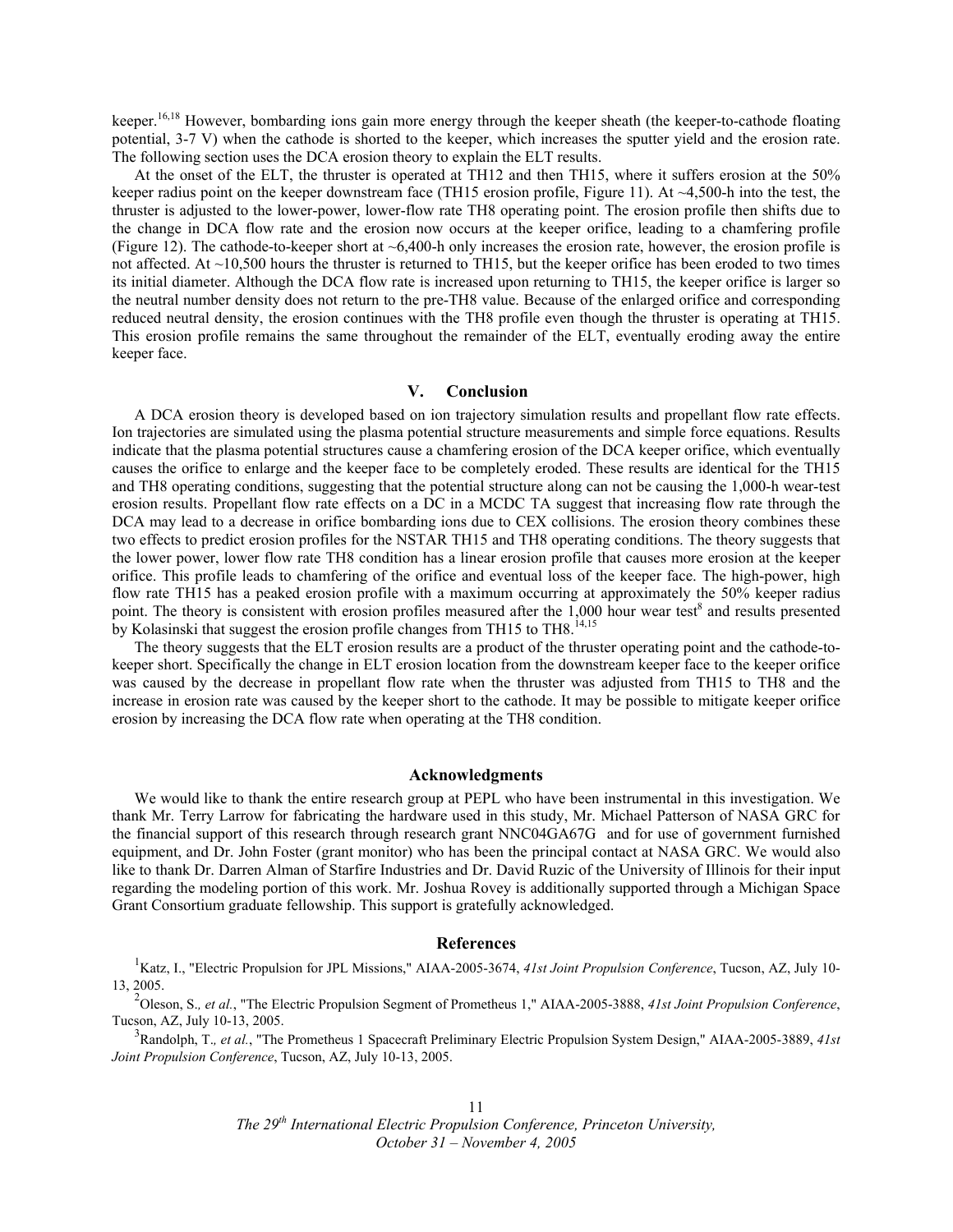<sup>4</sup> Sengupta, A., et al., "An Overview of the Results from the 30,000 Hr Life Test of Deep Space 1 Flight Spare Ion Engine," AIAA-2004-3608, *40th Joint Propulsion Conference*, Fort Lauderdale, FL, July 11-14, 2004.

<sup>5</sup> Sengupta, A., Brophy, J. R., Goodfellow, K., "Status of the Extended Life Test of the Deep Space 1 flight spare engine after 30,352 hours of operation," AIAA-2003-4558, *39th Joint Propulsion Conference*, Huntsville, AL, July 20-23, 2003.

6 Domonkos, M. T., Foster, C., Soulas, G. C., "Wear Testing and Analysis of Ion Engine Discharge Cathode Keeper," *Journal of Propulsion and Power*, Vol. 21, No. 1, pp. 102-110, Jan.-Feb. 2005.

7 Patterson, M. J.*, et al.*, "2.3 kW Ion Thruster Wear Test," AIAA-95-2516, *31st Joint Propulsion Conference*, San Diego, CA, July 10-12, 1995.

8 Polk, J. E.*, et al.*, "A 1000-Hour Wear Test of the NSTAR Ion Thruster," AIAA-96-2717, *32nd Joint Propulsion Conference*, Lake Buena Vista, FL, July 1-3, 1996.

<sup>9</sup><br>Anderson, J. R., et al., "Results of an On-going Long Duration Ground Test of the DS1 Flight Spare Ion Engine," AIAA-99-2857, *35th Joint Propulsion Conference*, Los Angeles, CA, June 20-24, 1999.

<sup>10</sup>Polk, J. E., et al., "An Overview of the Results from an 8200 Hour Wear Test of the NSTAR Ion thruster," AIAA-99-2446, *35th Joint Propulsion Conference*, Los Angeles, California, June 20-24, 1999.

 $11Polk$ , J. E., *et al.*, "The Effect of Engine Wear on Performance in the NSTAR 8000 Hour Ion Engine Endurance Test," AIAA-97-3387, *33rd Joint Propulsion Conference*, Seattle, WA, July 6-9, 1997.

<sup>12</sup>Sengupta, A., et al., "Performance Characteristics of the Deep Space 1 Flight Spare Ion Thruster Long Duration Test after 21,300 hours of operation," AIAA-2002-3959, *38th Joint Propulsion Conference*, Indianapolis, IN, July 7-10, 2002.

<sup>13</sup>Anderson, J. R., et al., "Performance Characteristics of the NSTAR Ion Thruster During an On-Going Long Duration Ground Test," *IEEE Aerospace Conference*, Vol. 4, pp. 99-122, Big Sky, MT, March 18-25, 2000.

<sup>14</sup>Kolasinski, R. D., Polk, J. E., "Characterization of Cathode Keeper Wear by Surface Layer Activation," *Journal of Propulsion and Power*, Vol. 20, No. 6, pp. 992-999, Nov.-Dec. 2004.

<sup>15</sup>Kolasinski, R. D., Polk, J. E., "Characterization of Cathode Keeper Wear by Surface Layer Activation," AIAA-2003-5144, *39th Joint Propulsion Conference*, Huntsville, AL, July 20-23, 2003.

<sup>16</sup>Herman, D. A., Gallimore, A. D., "Near Discharge Cathode Assembly Plasma Potential Measurements in a 30-cm NSTARtype Ion Engine amidst Beam Extraction," AIAA-2004-3958, *40th Joint Propulsion Conference*, Fort Lauderdale, FL, July 11- 14, 2004.

 $^{17}$ Beal, B. E., "Clustering of Hall Effect thrusters for High-Power Electric Propulsion Applications," Doctoral Thesis, Dept. of Aerospace Engineering, University of Michigan, Ann Arbor, MI, 2004.

 $^{18}$ Herman, D. A., "The Use of Electrostatic Probes to Characterize the Discharge Plasma Structure and Identify Discharge Cathode Erosion Mechanisms in Ring-Cusp Ion Thrusters," Doctoral Thesis, Dept. of Aerospace Engineering, University of Michigan, Ann Arbor, MI., 2005.

19Halliday, D., Resnick, R., Walker, J., *Fundamentals of Physics*, Fifth Ed., John Wiley & Sons, Inc., New York, 1997.

<sup>20</sup>Doerner, R. P., Whyte, D. G., Goebel, D. M., "Sputtering yield measurements during low energy xenon plasma bombardment," *Journal of Applied Physics*, Vol. 93, No. 9, pp. 5816-5823, May 2003.

21Yamamura, Y., "An Empirical Formula for Angular Dependence of Sputtering Yields," *Radiation Effects*, Vol. 80, pp. 57- 72, 1984.

22Duchemin, O. B.*, et al.*, "A Review of Low Energy Sputtering Theory and Experiments," IEPC-97-068, *25th International Electric Propulsion Conference*, Cleveland, OH, August 24-28, 1997.

 $^{23}$ Williams, G. J., Domonkos, M. T., Chavez, J. M., "Measurement of Doubly Charged Ions in Ion Thruster Plumes," IEPC-01-310, *27th International Electric Propulsion Conference*, Pasadena, CA, October 15-19, 2001.

 $^{24}$ Rovey, J. L., Gallimore, A. D., "Design and Operation of a Multiple-Cathode, High-Power, Rectangular Discharge Chamber," AIAA-2005-4407, *41st Joint Propulsion Conference*, Tucson, AZ, July 10-13, 2005.

 $^{25}$ Rovey, J. L., Gallimore, A. D., "Dormant Cathode Plasma Properties and Erosion Analysis in a Multiple-Cathode, High-Power, Rectangular Discharge Chamber," AIAA-2005-4241, *41st Joint Propulsion Conference*, Tucson, AZ, July 10-13, 2005.

 $^{26}$ Kameyama, I., Wilbur, P. J., "Effects of External Flow near High-Current Hollow Cathodes on Ion-Energy Distributions," IEPC-97-173, *25th International Electric Propulsion Conference*, Cleveland, OH, Aug. 24-28, 1997.

27Sovey, J. S., Patterson, M. J., "Ion Beam Sputtering in Electric Propulsion Facilities," AIAA-91-2117, *27th Joint Propulsion Conference*, Sacramento, CA, June 24-27, 1991.

<sup>28</sup>Domonkos, M. T., "Evaluation of Low-Current Orificed Hollow Cathodes." Doctoral Thesis, Dept. of Aerospace Engineering, University of Michigan, Ann Arbor, MI, 1999.

29Boyd, I. D., Dressler, R. A., "Far field modeling of the plasma plume of a Hall thruster," *Journal of Applied Physics*, Vol. 92, No. 4, pp. 1764-1774, Aug. 2002.